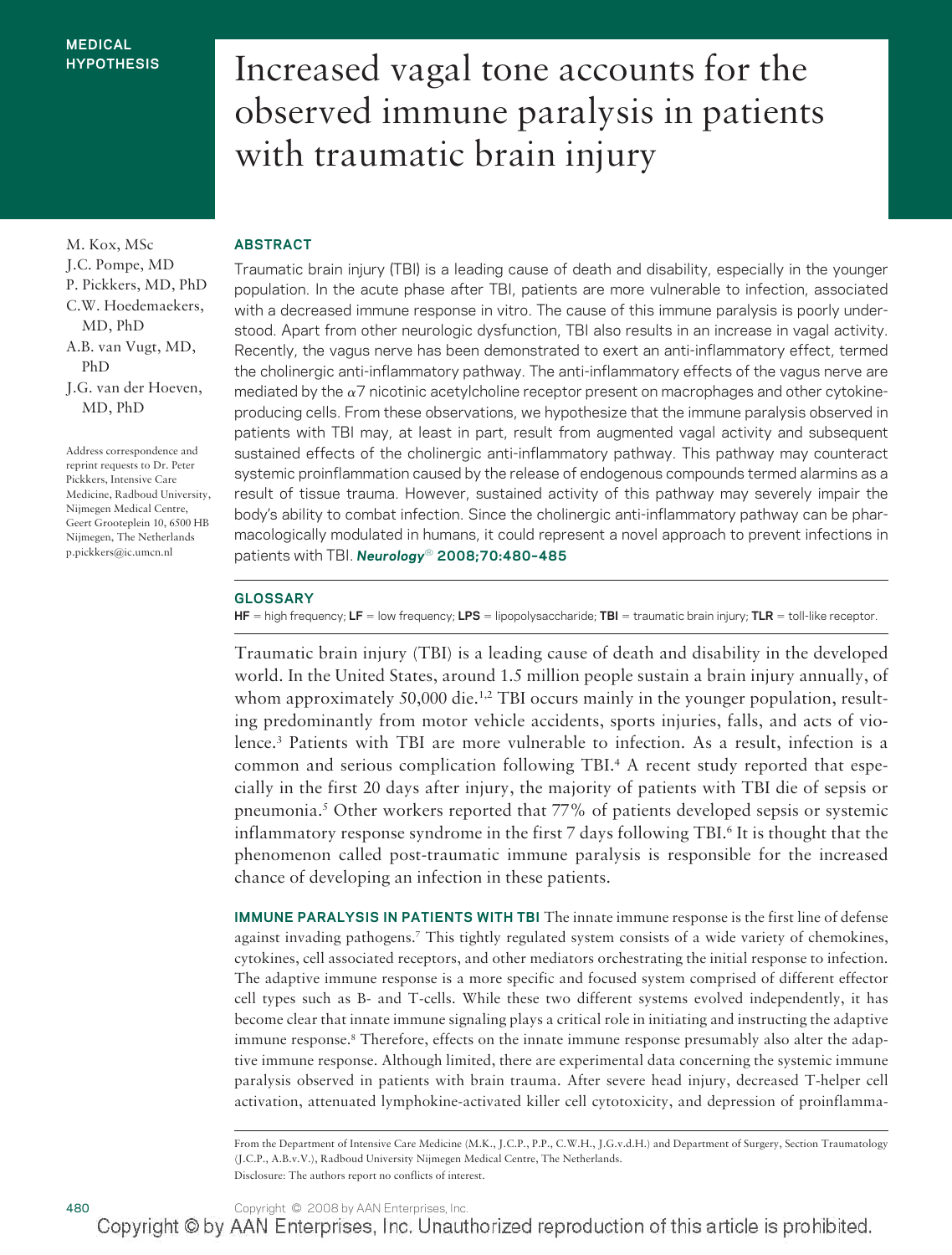tory cytokine production (IL-2, IFN- $\gamma$ ), have been reported.9-14 Moreover, ex vivo whole blood stimulation with lipopolysaccharide (LPS) shows an attenuated production of proinflammatory cytokines TNF $\alpha$ , IL-1 $\beta$ , IL-6, IL-8, IFN- $\gamma$ , and IL-12 in polytrauma patients compared to healthy controls.15 Another study demonstrated decreased  $TNF\alpha$  mRNA levels in human peritoneal macrophages after polytrauma, while the antiinflammatory cytokine IL-10 was upregulated.16 Taken together, these results suggest that the early innate immune response, as well as the adaptive immune response, to pathogens is attenuated in patients with TBI. However, the mechanism underlying this immune paralysis following brain injury remains unclear.

**THE CNS AND TBI** Dysfunction of the CNS has been widely reported in patients with TBI. Many reports focus on the non-autonomic nervous system, such as motor deficits,<sup>17,18</sup> while others have evaluated the role of the autonomic nervous system after TBI.<sup>19-21</sup> The autonomic nervous system comprises a collection of afferent and efferent nerve fibers that regulate important vital functions in the body, including blood pressure and heart rate.<sup>22,23</sup> The autonomic nervous system is composed of two parts, the sympathetic and the parasympathetic (vagal) part. The balance between these two subsystems, the sympathovagal balance, generates the net effect of the autonomic nervous system, of which heart rate is one of the end products.21 Heart rate variability reflects the balance between the sympathetic and the parasympathetic parts of the autonomic nervous system, therefore, heart rate variability analysis is extensively used to measure autonomic activity.<sup>24</sup>

**MEASUREMENT OF AUTONOMIC NERVOUS SYSTEM ACTIVITY** Heart rate variability can be analyzed in the time-domain, yielding normal-tonormal (R-R) intervals or by spectral (frequency domain) analysis of a series of R-R intervals. In the time-domain, heart rate variability is usually expressed as SD of R-R intervals (SDNN) or as the SDNN index (SDNNIDX), which is the average of SDNN per specified interval.<sup>25</sup> The spectral analysis of R-R intervals is especially useful because a distinction can be made between low frequency (LF) and high frequency (HF) components in heart rate variability, providing information about the interplay of sympathetic and parasympathetic activity. Generally, LF spectral power (range 0.04 to 0.15 Hz) reflects sympathetic input while the HF power (range 0.15 to 0.4 Hz) represents parasympathetic influence.<sup>26,27</sup> Therefore, the HF/LF ratio represents a measure of sympathovagal balance. A unique in vivo experiment that illustrates this balance was conducted in patients with an implanted electrical vagus nerve stimulator for the treatment of epilepsy.<sup>28</sup> In these subjects, HF power and HF/LF ratio were greatly increased when the stimulator was activated, illustrating that these measures are reliable indicators of vagal activity in humans. Nevertheless, caution should be taken when evaluating these parameters because other workers have indicated that parasympathetic outflow and other factors such as baroreceptor activity also influence LF power, thus stating that LF power represents a combination of sympathetic and parasympathetic input.29,30 Moreover, HF power can be influenced by factors like respiratory pattern.<sup>30</sup>

**HEART RATE VARIABILITY IN PATIENTS WITH**

**ACUTE TBI** Although data are limited, a few human studies have assessed heart rate variability after TBI in the acute phase. An increase in HF/LF ratio was reported in the acute phase after TBI, indicating dominance of parasympathetic activity.20,31 In these studies, increased intracranial pressure, often present in acute TBI, has been linked to the high HF/LF ratios observed.<sup>20,31</sup> Along these lines, patients with acute subarachnoid hemorrhage, which is associated with a rapid increase in intracranial pressure,<sup>32</sup> displayed significantly increased HF power compared to controls, while LF power did not change.<sup>33</sup> These results suggest that in patients with TBI, parasympathetic (vagal) activity is augmented, resulting in an increased HF power and increased HF/LF ratio, and that elevated intracranial pressure may play an important role in this process. In addition to the above described association between TBI/increased intracranial pressure and heart rate variability as a measure of vagal tone in patients with TBI, a model of increased intracranial pressure demonstrated a direct link between intracranial pressure and vagal tone. In cats, vagal activity, measured by microneurography, was increased relative to the increase in intracranial pressure induced by inflating a subdural balloon.34 This suggests that high intracranial pressure directly influences vagal tone. A potential mechanism behind this phenomenon might be compression of higher vagal nuclei, or the brainstem, leading to vigorous firing of the medulla oblongata, the center where the vagus nerve originates.

**VAGAL ACTIVITY AND THE CHOLINERGIC ANTI-INFLAMMATORY PATHWAY** Experimental evidence in the past several years has demonstrated that activation of the efferent vagus nerve has an

Neurology 70 February 5, 2008 481

Copyright © by AAN Enterprises, Inc. Unauthorized reproduction of this article is prohibited.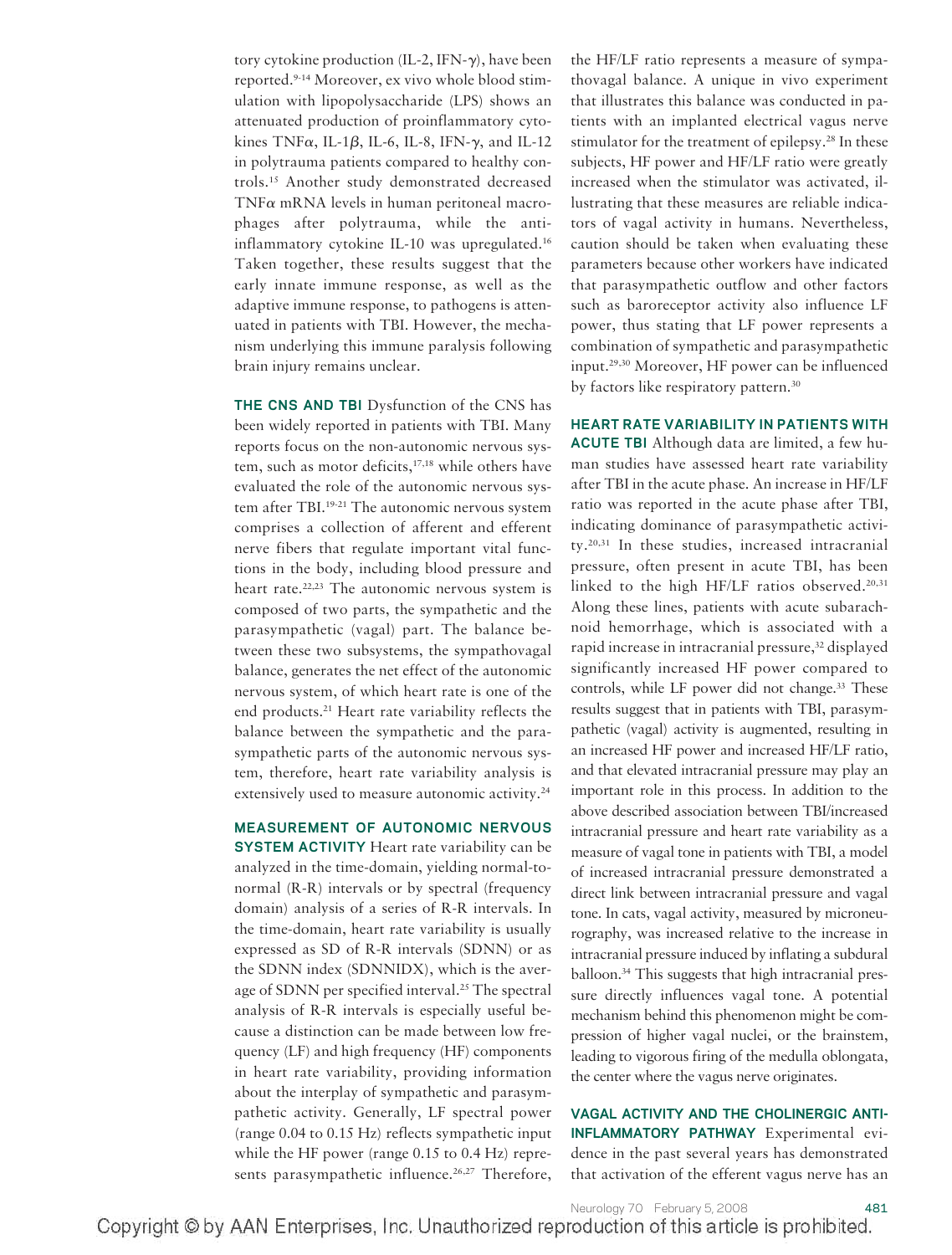inhibitory effect on the innate immune response (the cholinergic anti-inflammatory pathway35-37). Several in vitro studies have demonstrated that pretreatment of cultured human macrophages with the principal vagal neurotransmitter acetylcholine significantly attenuates the LPS-induced release of proinflammatory mediators such as TNF $\alpha$ , IL-6, IL-1 $\beta$ , IL-18, and HMGB1, while release of the anti-inflammatory cytokine IL-10 was unaffected.38,39 Moreover, vagus nerve electrical stimulation attenuates serum  $TNF\alpha$  and IL-6 levels in animals after endotoxin administration and prevents the development of shock.38,40-42 In contrast, vagotomized animals exhibited elevated levels of proinflammatory cytokines with aggravation of shock.38,43,44 In humans, we know of only one study that evaluated inflammatory mediators in patients with a vagus nerve stimulator.45 In this study, circulating inflammatory mediators were measured before implantation of the stimulator and after 12 weeks following implantation of the stimulator in a small group of patients with severe depression. After stimulator implantation, the proinflammatory mediators TNF $\alpha$  and IL-6 were significantly elevated; however, other proinflammatory mediators such as IL-1 and CRP were not. In addition, levels of the anti-inflammatory cytokine  $TGF- $\beta$  were also sig$ nificantly increased, which makes it difficult to draw any conclusions regarding the manner in which vagus nerve stimulation modulates the immune status in these patients. Moreover, levels of circulating inflammatory mediators in these patients do not actually reflect the status of the immune response, since no inflammatory stimulus was present.

The anti-inflammatory effect of the vagus nerve is mediated by the  $\alpha$ 7 nicotinic acetylcholine receptor  $(\alpha 7nAchR)$  expressed on macrophages and other cytokine-producing cells.42 The identification of this receptor stimulated the use of nicotine instead of acetylcholine in studies exploring the anti-inflammatory effect of the vagus nerve because of its higher efficiency and selectivity, and has led to the search for even more selective  $\alpha$ 7nAchR agonists.<sup>39</sup> GTS-21, a specific  $\alpha$ 7nAchR agonist that has already been used in human clinical trials for the treatment of AD, has been studied in a murine pancreatitis model. GTS-21 decreased pancreatitis severity, associated with reduced IL-6 levels and decreased pancreatic neutrophil accumulation.<sup>44</sup> Furthermore, CNI-1493, a compound exhibiting systemic antiinflammatory effects currently used in clinical trials for the treatment of Crohn disease, has recently been shown to activate the vagus nerve via a centrally mediated intracerebral effect.<sup>46,47</sup> CNI-1493 prevented endotoxin-induced shock and attenuated the rise in serum  $TNF\alpha$  levels in rats.<sup>46,47</sup> Inhibitors of  $\alpha$ 7nAchR have also been identified. Mecamylamine, a drug used in humans for the treatment of hypertension and tobacco addiction, has been utilized in experimental settings and exhibited effects analogous to vagotomy, such as enhanced serum IL-6 levels and augmented severity of inflammation.<sup>44</sup> The intracellular cascade after  $\alpha$ 7nAchR activation has been, in part, elucidated by a recent study demonstrating that activation of  $\alpha$ 7nAchR leads to recruitment and activation of the anti-inflammatory JAK2-STAT3 (Janus kinase-2; signal transducers and activators of transcription-3) cascade.<sup>48</sup> While studies regarding the cholinergic antiinflammatory pathway have mainly focused on the innate immune system, the adaptive immune response may also be attenuated by vagal outflow because of the vital role the innate immune system plays in initiating the subsequent adaptive immune response.

In addition, apart from the anti-inflammatory effects of the vagus nerve, inflammation can also affect vagal tone. Evaluation of heart rate variability during endotoxic shock in humans demonstrated attenuated variability accompanied by a decrease in total spectral power.<sup>49</sup> This may represent a negative feedback mechanism to prevent inhibition of the immune response. In this article we focus on the anti-inflammatory effects of the vagus nerve.

The cholinergic anti-inflammatory response represents an exciting new pathway that modulates the innate, and possibly also the adaptive, immune response and provides novel pharmacologic treatment opportunities for situations associated with a disturbed sympathovagal balance.

**SUMMARY AND HYPOTHESIS** In this report we have discussed three separate observations. 1) The immune response is severely impaired in patients after TBI, and is likely to be associated with the high prevalence of infections in these patients. 2) In the acute phase after TBI, vagal activity is augmented, resulting in a shift in the sympathovagal balance, possibly as a consequence of increased intracranial pressure. 3) Vagal activity has an inhibiting effect on the innate immune response. These observations have led us to a new hypothesis that could explain the immune paralysis observed in patients with TBI. We hypothesize that the impaired immune response in these sub-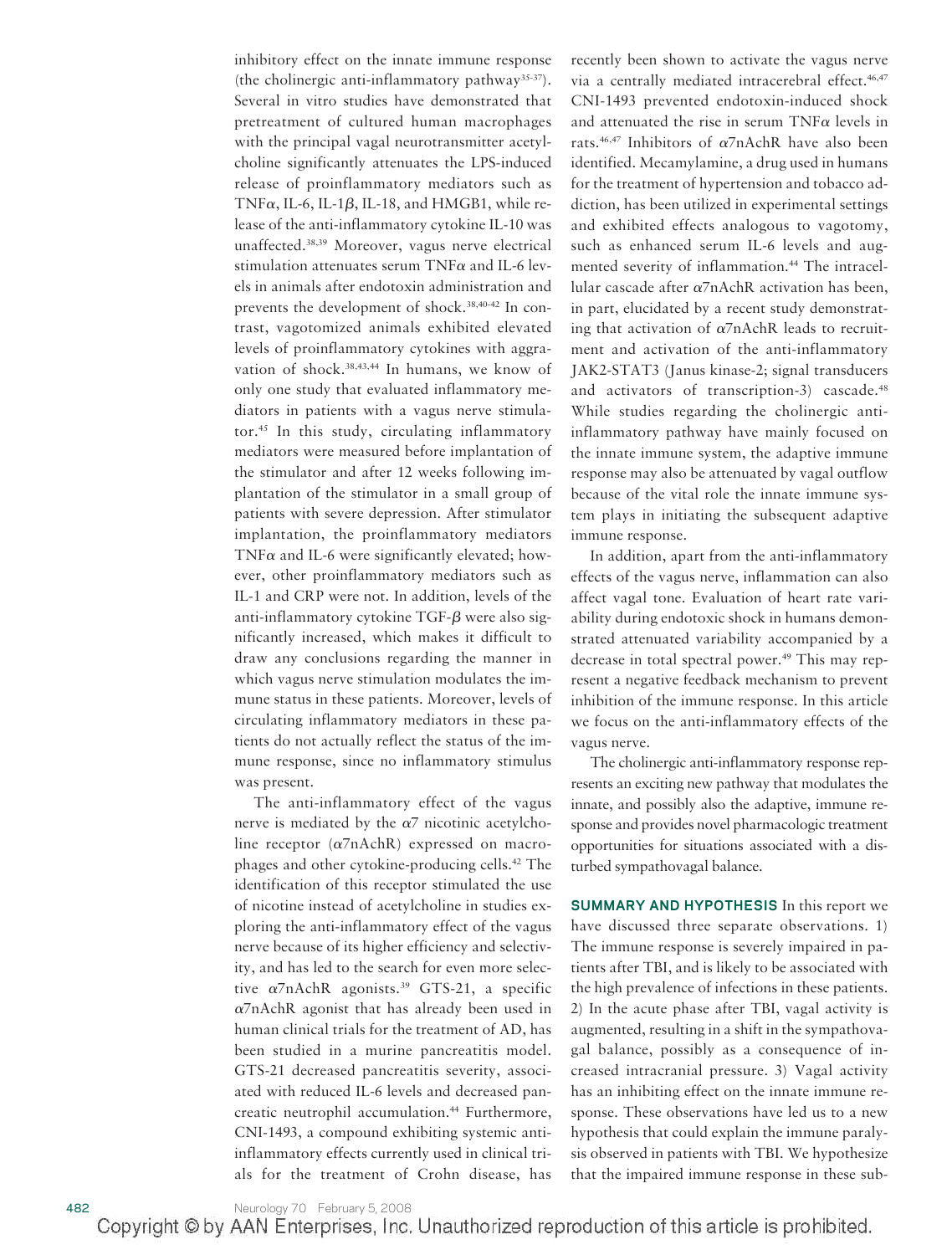



Traumatic brain injury increases vagal tone directly or as a result of elevated intracranial pressure. Subsequently, vagal activity attenuates inflammation via the cholinergic antiinflammatory pathway. As a result, susceptibility toward infections increases, resulting in worse outcome.

jects may, at least in part, result from increased vagal activity and subsequent suppression of the immune response (figure).

**DISCUSSION** The hypothesis postulated above is based on evidence obtained from studies with different research objects. To our knowledge, no studies are available that test this hypothesis directly. Since the cholinergic anti-inflammatory pathway can be pharmacologically modulated in humans, such treatment in patients with TBI could represent a novel, promising approach to prevent infections in this specific group of patients.

Although elevated intracranial pressure appears to be an important link in the parasympathetic anti-inflammatory response following TBI, other mechanisms have also been suggested. Recently, the role of endogenous mediators in systemic inflammation in the absence of infection<sup>50</sup> was discussed. Toll-like receptors (TLRs) are well-known for their role in recognition of exogenous pathogens and subsequent triggering of immune responses. Excessive or inappropriate activation of TLRs can lead to systemic inflammation and shock, similar to that observed in septic patients. In addition to recognizing outside invaders, TLRs, as well as other receptors, also recognize endogenous damage signals termed alarmins, such as heat-shock proteins and

HMGB1. Tissue trauma, for instance resulting from TBI, elicits release of these damage signals.<sup>51-53</sup> Consequently, trauma can trigger the immune response and this could explain the systemic inflammatory reaction in the absence of infection often observed in these patients. An increase in vagal activity may counteract this mechanism by attenuating the release of endogenous inflammatory mediators. In this context, it is noteworthy that ex vivo treatment of human monocytes with nicotine (stimulation of the cholinergic anti-inflammatory pathway) resulted in downregulation of TLR4 expression in human monocytes.54 This observation may also explain the attenuated production of proinflammatory cytokines in blood of trauma patients that was stimulated ex vivo with LPS, the primary ligand for TLR4.<sup>15</sup> In this prospect, increased vagal activity may represent a negative feedback mechanism counteracting the massive systemic proinflammatory response. This notion is supported by animal studies in which increased vagal activity resulted in attenuation of inflammation, prevention of development of shock, and decreased mortality after experimental inflammation.38,39,44 In this view, the resultant and sustained immune paralysis is merely a side-effect of the negative feedback loop. However, the animal studies mentioned before have all been performed using models of sterile inflammation. In animal experiments using live microbial sepsis, activation of the cholinergic anti-inflammatory pathway resulted in worsened survival, impaired migration of neutrophils to the inflamed area, and increased outgrowth of bacteria.<sup>40,43,55</sup> Moreover, human data on heart rate variability in the acute phase after TBI indicates that increased HF/LF ratios are associated with poor outcome and higher mortality.<sup>31,56,57</sup> These results suggest that increased vagal activity is beneficial in sterile inflammation induced by LPS or chemical compounds that evoke inflammation, but may impair the body's ability to combat an infection with live bacteria.

In contrast to aforementioned studies, also a decreased HF power and decreased HF/LF ratios have been reported in patients with TBI.<sup>19,21,58</sup> However, these studies evaluated patients in the post-acute (chronic) phase of TBI  $(>30 \text{ days}).$ Along these lines, patients in the chronic phase of subarachnoid hemorrhage demonstrated similar HF/LF ratios compared to control subjects, while HF/LF ratios were increased in the acute phase, as discussed before.33 In the chronic phase of TBI or subarachnoid hemorrhage, patients usually do

Neurology 70 February 5, 2008 483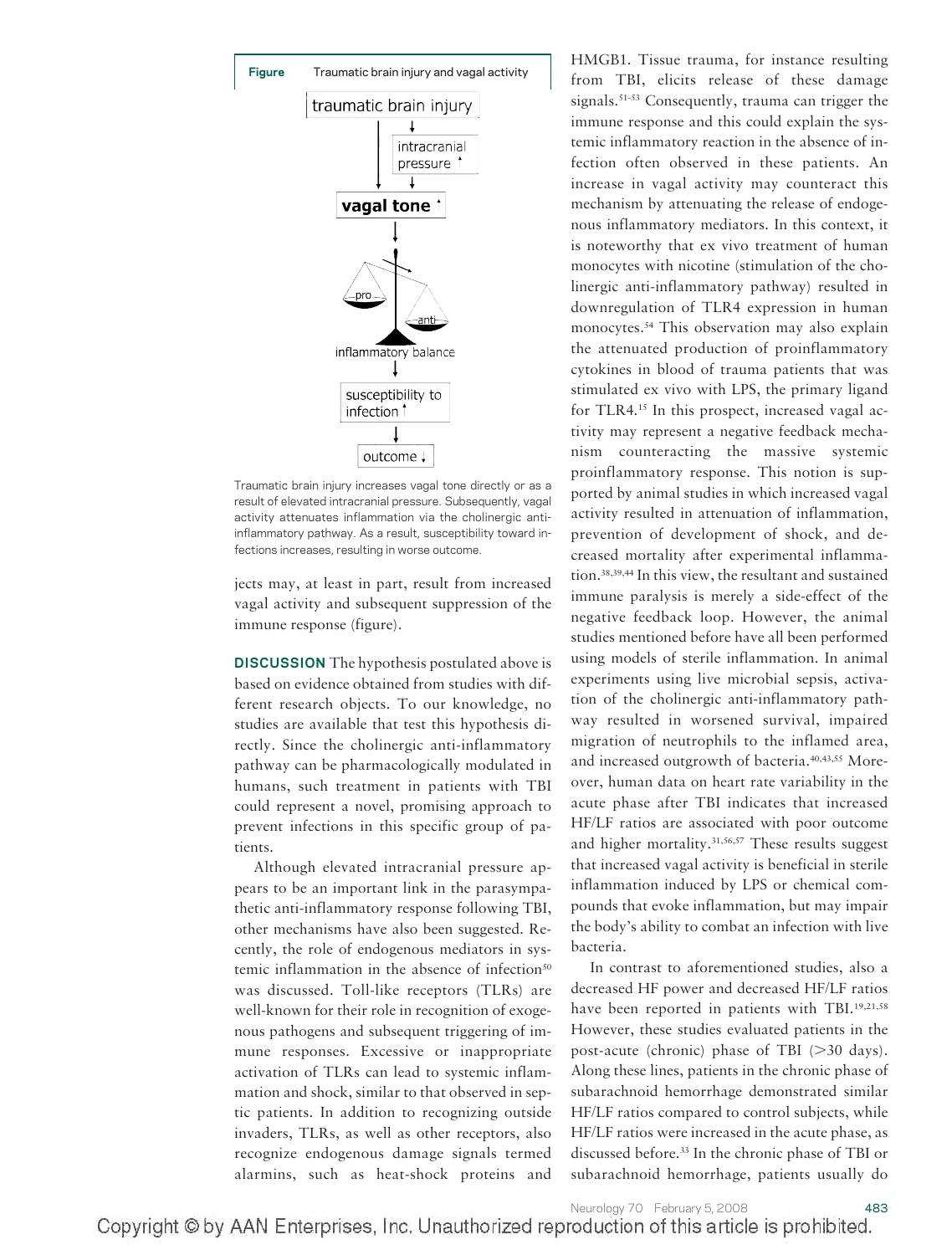not have an increased intracranial pressure, possibly explaining the absence of increased vagal activity. Moreover, a potential explanation for decreased vagal output in the chronic phase of TBI may be damage to the brainstem and medulla oblongata resulting in impaired activity of the vagus nerve. In the acute phase of TBI, this effect may be overwhelmed by vigorous firing as a consequence of the compression of the brainstem. One study in a very acute setting (immediately after admission to the intensive care unit one 5-minute ECG was recorded) also reported decreased vagal activity and lower HF/LF ratios, indicating sympathetic dominance.<sup>59</sup> However, in this very acute setting, elevated intracranial pressure has probably not developed yet. Thus, time after injury appears to be a very important factor in autonomic dysfunction.

Taken together, we believe that our hypothesis may, at least in part, explain the immune paralysis observed in the first phase following TBI. Since increased vagal tone is associated with increased mortality and poor outcome in patients with TBI, intervening in the cholinergic antiinflammatory pathway could be of potential benefit to these patients. This possibility warrants further research to elucidate the mechanism of immune paralysis in patients with TBI.

*Received December 28, 2006. Accepted in final form May 18, 2007.*

## **REFERENCES**

- 1. Sosin DM, Sniezek JE, Waxweiler RJ. Trends in death associated with traumatic brain injury, 1979 through 1992. Success and failure. JAMA 1995;273:1778–1780.
- 2. Sosin DM, Sniezek JE, Thurman DJ. Incidence of mild and moderate brain injury in the United States, 1991. Brain Inj 1996;10:47–54.
- 3. Consensus conference. Rehabilitation of persons with traumatic brain injury. NIH Consensus Development Panel on Rehabilitation of Persons With Traumatic Brain Injury. *JAMA* 1999;282:974–983.
- 4. Boddie DE, Currie DG, Eremin O, Heys SD. Immune suppression and isolated severe head injury: a significant clinical problem. Br J Neurosurg 2003;17:405–417.
- 5. Rondina C, Videtta W, Petroni G, et al. Mortality and morbidity from moderate to severe traumatic brain injury in Argentina. J Head Trauma Rehabil 2005;Jul 20: 368–376.
- 6. O'Connor E, Venkatesh B, Mashongonyika C, Lipman J, Hall J, Thomas P. Serum procalcitonin and C-reactive protein as markers of sepsis and outcome in patients with neurotrauma and subarachnoid haemorrhage. Anaesth Intensive Care 2004;32:465–470.
- 7. Delves PJ, Roitt IM. The immune system. First of two parts. N Engl J Med 2000;343:37–49.
- 8. Dempsey PW, Vaidya SA, Cheng G. The art of war: innate and adaptive immune responses. Cell Mol Life Sci 2003;Dec 60:2604–2621.
- 9. Quattrocchi KB, Frank EH, Miller CH, et al. Suppression of cellular immune activity following severe head injury. J Neurotrauma 1990;7:77–87.
- 10. Quattrocchi KB, Frank EH, Miller CH, Amin A, Issel BW, Wagner FC Jr. Impairment of helper T-cell function and lymphokine-activated killer cytotoxicity following severe head injury. J Neurosurg 1991;75:766– 773.
- 11. Quattrocchi KB, Frank EH, Miller CH, Dull ST, Howard RR, Wagner FC Jr. Severe head injury: effect upon cellular immune function. Neurol Res 1991;13: 13–20.
- 12. Quattrocchi KB, Issel BW, Miller CH, Frank EH, Wagner FC Jr . Impairment of helper T-cell function following severe head injury. J Neurotrauma 1992;9:1–9.
- 13. Quattrocchi KB, Miller CH, Wagner FC Jr, et al. Cellmediated immunity in severely head-injured patients: the role of suppressor lymphocytes and serum factors. J Neurosurg 1992;Nov 77:694–699.
- 14. Miller CH, Quattrocchi KB, Frank EH, Issel BW, Wagner FC Jr. Humoral and cellular immunity following severe head injury: review and current investigations. Neurol Res 1991;13:117–124.
- 15. Keel M, Schregenberger N, Steckholzer U, et al. Endotoxin tolerance after severe injury and its regulatory mechanisms. J Trauma 1996;41:430–437.
- 16. Hauser CJ, Lagoo S, Lagoo A, et al. Tumor necrosis factor alpha gene expression in human peritoneal macrophages is suppressed by extra-abdominal trauma. Arch Surg 1995;130:1186–1191.
- 17. Stein DG, Hoffman SW. Concepts of CNS plasticity in the context of brain damage and repair. J Head Trauma Rehabil 2003;18:317–341.
- 18. Gaetz M. The neurophysiology of brain injury. Clin Neurophysiol 2004;115:4–18.
- 19. Baguley IJ, Heriseanu RE, Felmingham KL, Cameron ID. Dysautonomia and heart rate variability following severe traumatic brain injury. Brain Inj 2006;20:437– 444.
- 20. Biswas AK, Scott WA, Sommerauer JF, Luckett PM. Heart rate variability after acute traumatic brain injury in children. Crit Care Med 2000;28:3907–3912.
- 21. Keren O, Yupatov S, Radai MM, et al. Heart rate variability (HRV) of patients with traumatic brain injury (TBI) during the post-insult sub-acute period. Brain Inj 2005;19:605–611.
- 22. Freeman JV, Dewey FE, Hadley DM, Myers J, Froelicher VF. Autonomic nervous system interaction with the cardiovascular system during exercise. Prog Cardiovasc Dis 2006;48:342–362.
- 23. Guyenet PG. The sympathetic control of blood pressure. Nat Rev Neurosci 2006;7:335–346.
- 24. van Ravenswaaij-Arts CM, Kollee LA, Hopman JC, Stoelinga GB, van Geijn HP. Heart rate variability. Ann Intern Med 1993;118:436–447.
- 25. Buchman TG, Stein PK, Goldstein B. Heart rate variability in critical illness and critical care. Curr Opin Crit Care 2002;8:311–315.
- 26. Montano N, Ruscone TG, Porta A, Lombardi F, Pagani M, Malliani A. Power spectrum analysis of heart rate variability to assess the changes in sympathovagal